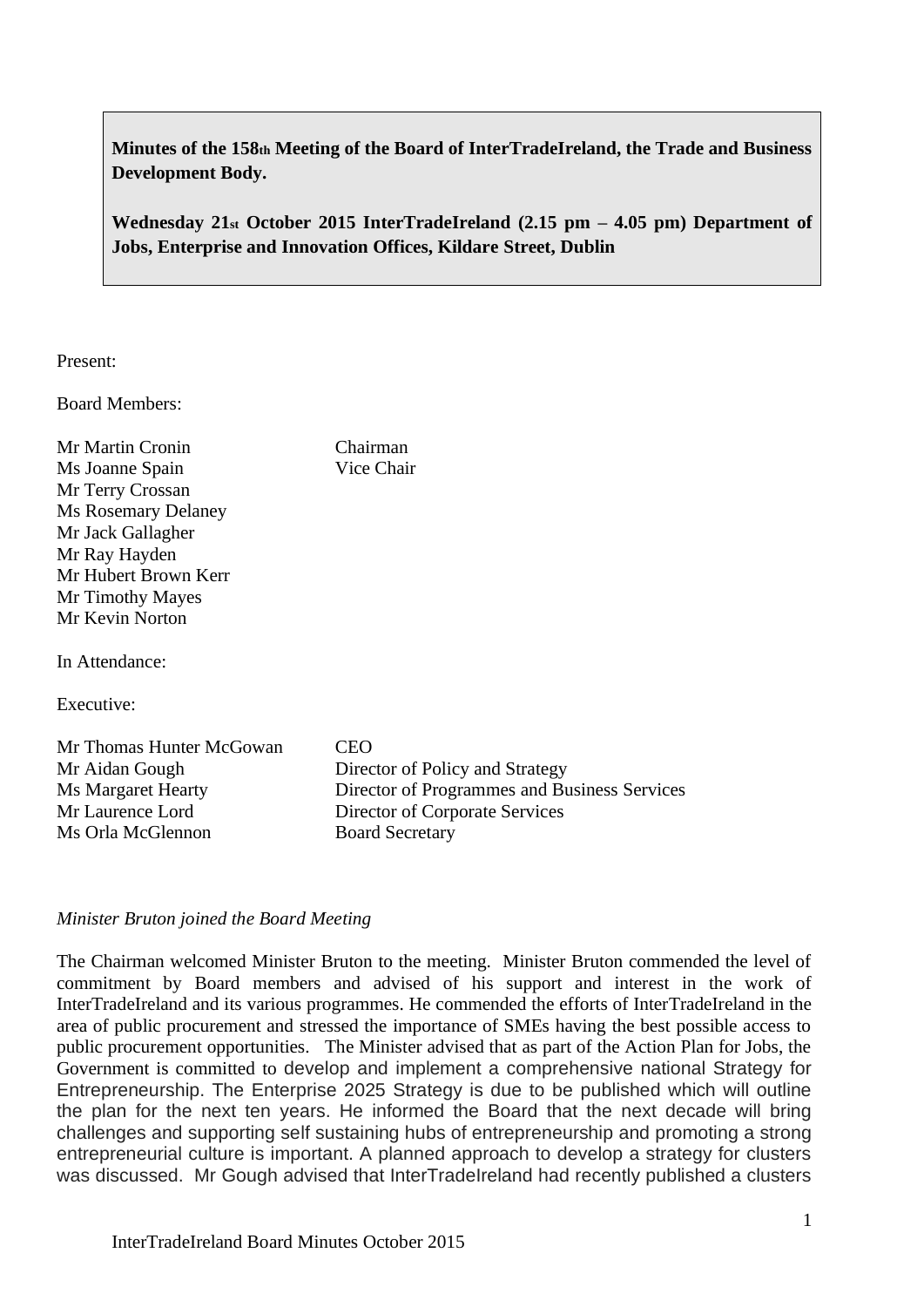report '*Mapping the Potential for All Island Sectoral Ecosystems'* which recommends different types of support for individual sectors such as, Pharmaceuticals, Medical Devices and ICT. The Minister praised the work of InterTradeIreland across the regions. He informed the Board that the desirability of staggered replacement of Southern Board members was being addressed. Board members expressed their gratitude to the Minister for his support and assistance over the years. Board members expressed their view that although InterTradeIreland is a small agency, it is making a significant impact in building the capability of SMEs in a range of sectors on the island. Activities adding substantial value include InterTradeIreland's Funding for Growth initiatives, public procurement activities and various cross border programmes which build the capability of SMEs. Mr Hayden reported on the very successful Meet the Buyer event that was held that morning in Dublin. Over 1,200 participants had registered and approximately 30 buying organisations attended. Ms Hearty reported on the ongoing rollout of the Funding for Growth workshops and one to one advisory clinics taking place across the island. She advised that these supports were in response to recommendations made in the InterTradeIreland '*Access to Finance for SMEs on the Island of Ireland'* policy research report.

The Chairman thanked Minister Bruton for joining the Board meeting and for his engagement with the Board.

Minister Bruton left the Board meeting.

## 158.1 Apologies.

Apologies were received from Mr Brendan Butler, Ms Patricia McKeown and Prof Terri Scott.

### 158.2 Conflict of Interest.

No conflicts of interest were declared.

#### 158.3 Authorisation of Previous Minutes.

The Minutes of the 29th September 2015 Board meeting were approved by the Board and authorised by the Chairman.

## 158.4 Chairman's Report

The Board discussed the implications of proposed funding reductions for the Body at length and agreed that the matter should be further considered at the next Board meeting.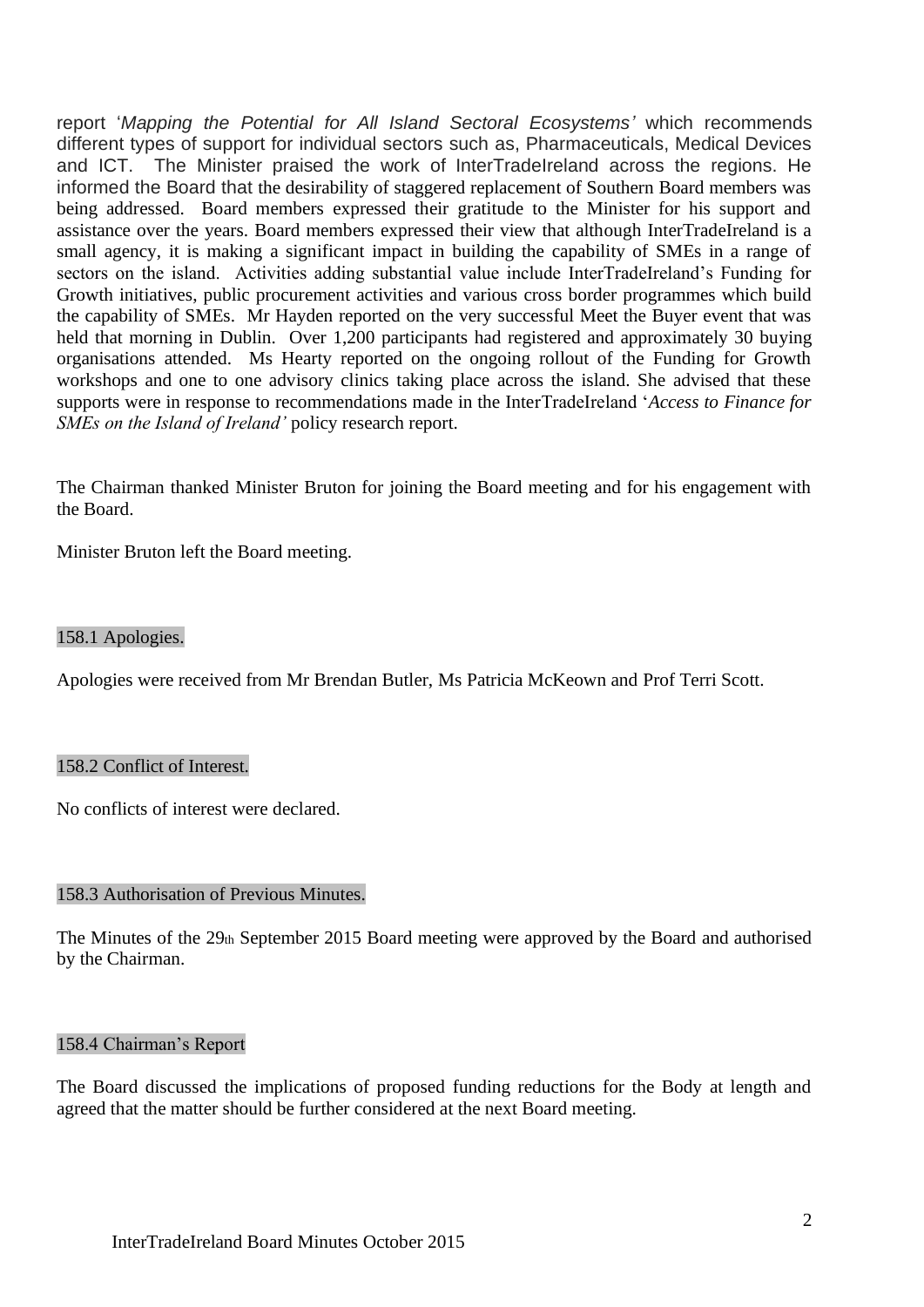### 158.5 CEO Report

Mr Hunter McGowan advised that he had recently attended the Startup Gathering 2020 forum in Dublin. He attended the Mid East Action Plan for Jobs in Navan at which Minister Bruton acknowledged the work of InterTradeIreland. A meeting of the Enterprise, Trade and Investment Committee of the Northern Ireland Assembly was held in the InterTradeIreland offices on 7th October at which elected representatives of the main political parties were present. The Executive had the opportunity to give a presentation on the work of InterTradeIreland. Mr Mayes also attended the meeting. The CEO reported on a recent Federation of Small Businesses event which was attended by Minister Foster. The keynote speech was given by Professor Marie McHugh, Dean of the Ulster University Business School who spoke at length on the successful Fusion projects delivered by University of Ulster.

The Chairman thanked Mr Hunter McGowan for his report.

## 158.6 Board Sub Committee/Steering Committee Reports

### *Audit and Risk Assurance Committee Report*

Mr Mayes reported from the Audit and Risk Assurance Committee meeting held on 29th September 2015 and referred to the Audit and Risk Assurance Committee Board report. The Chairman suggested that the 'relevance' risk recorded in the Risk Register refers to 'perceived relevance'.

The Chairman thanked Mr Mayes for his report.

## *Trade Sub Committee Report*

Mr Hayden reported from the Trade sub Committee meeting held on  $29<sub>th</sub>$  September 2015. He advised that the Trade Sub Committee Board report had been revised to include a concise description of the business, the value added dimension and the target market. The Trade Sub Committee considered 19 applications and approved 17 projects, 5 from the Munster region, 6 from the Leinster region, 3 from the Connacht region and 3 from Ulster region.

The Chairman thanked Mr Hayden for his report.

#### 158.7 For Consideration, Discussion, Decision &/or Approval

## *Operations Directorate Progress and Activity Report*

Ms Hearty presented the Operations Directorate Progress and Activity Report. She advised that October is one of the busiest months for outreach activities and events. Ms Hearty reported on the Meet the Buyer event held that morning in the City West hotel, Dublin which was very well attended. Minister Harris, Minister of State, Department of Public Expenditure and Reform gave the opening address and it was suggested that a copy of the Minister's speech be emailed to Board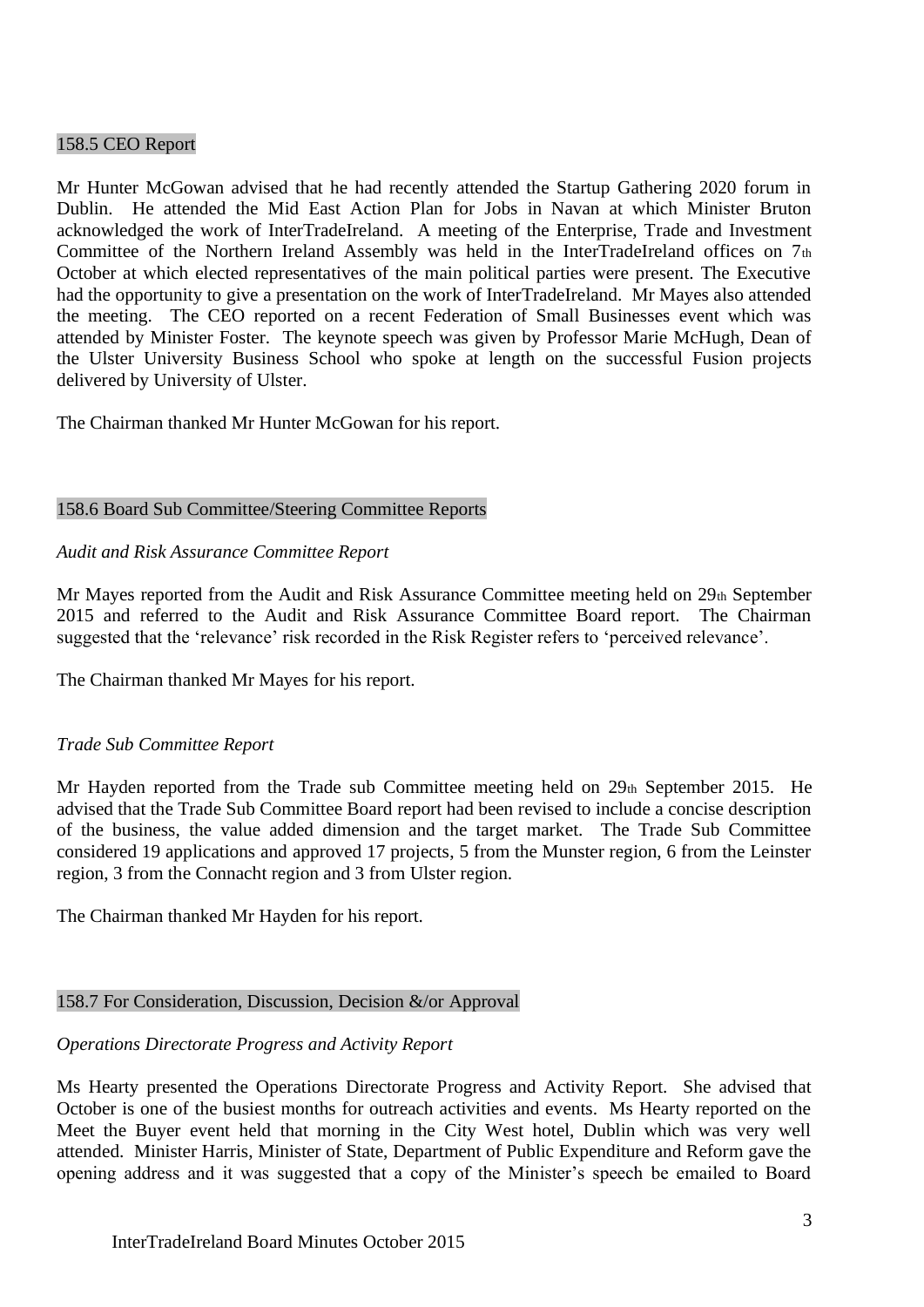members for information. The Board asked that a letter of thanks be sent to the Minister for his support for this event. The Board also requested an analysis of the suppliers attending the event for the next Board meeting. Ms Hearty informed the Board that next year, a more thematic approach would be taken including sector specific Meet the Buyer events and pre-procurement events in partnership with the Office of Government Purchasing and Central Procurement Directorate.

Ms Hearty advised the Board that the tender for the Managing Agent contract for the Fusion V programme would be advertised in the next few days.

Ms Hearty informed the Board that the Seedcorn final awards ceremony will take place on  $25<sub>th</sub>$ November in Clontarf Castle, Dublin and all Board members are cordially invited to attend.

The Chairman thanked Ms Hearty for her report.

# *Governance and Financial Matters*

Mr Lord presented the Governance and Financial Matters Report. He informed the Board that currently Board members are paid on a bi-annual basis. A proposal to pay Board members on a monthly basis was considered and recommended by the Audit and Risk Assurance Committee. This practice will streamline the processing of payroll and related deductions. The Board discussed and agreed the proposal by the Committee to pay Board members on a monthly basis.

The Board noted the Governance and Financial Matters Report and the Chairman thanked Mr Lord for his update.

## *Premises Update*

Mr Lord advised that the Premises Sub Committee met prior to the Board meeting and had commended the team on the work undertaken to date.

## *Communications and Marketing Performance Report*

Mr Lord presented the Communications and Marketing Performance Report. He thanked Mr Hayden for support at the Meet the Buyer event held that morning.

The Board noted the Communications and Marketing Performance Report.

## *Tenders and Variations to Letters of Offer/Appointment*

There were no requests for permission to go to tender and no requests for variations to Letters of Offer or Letter of Appointment.